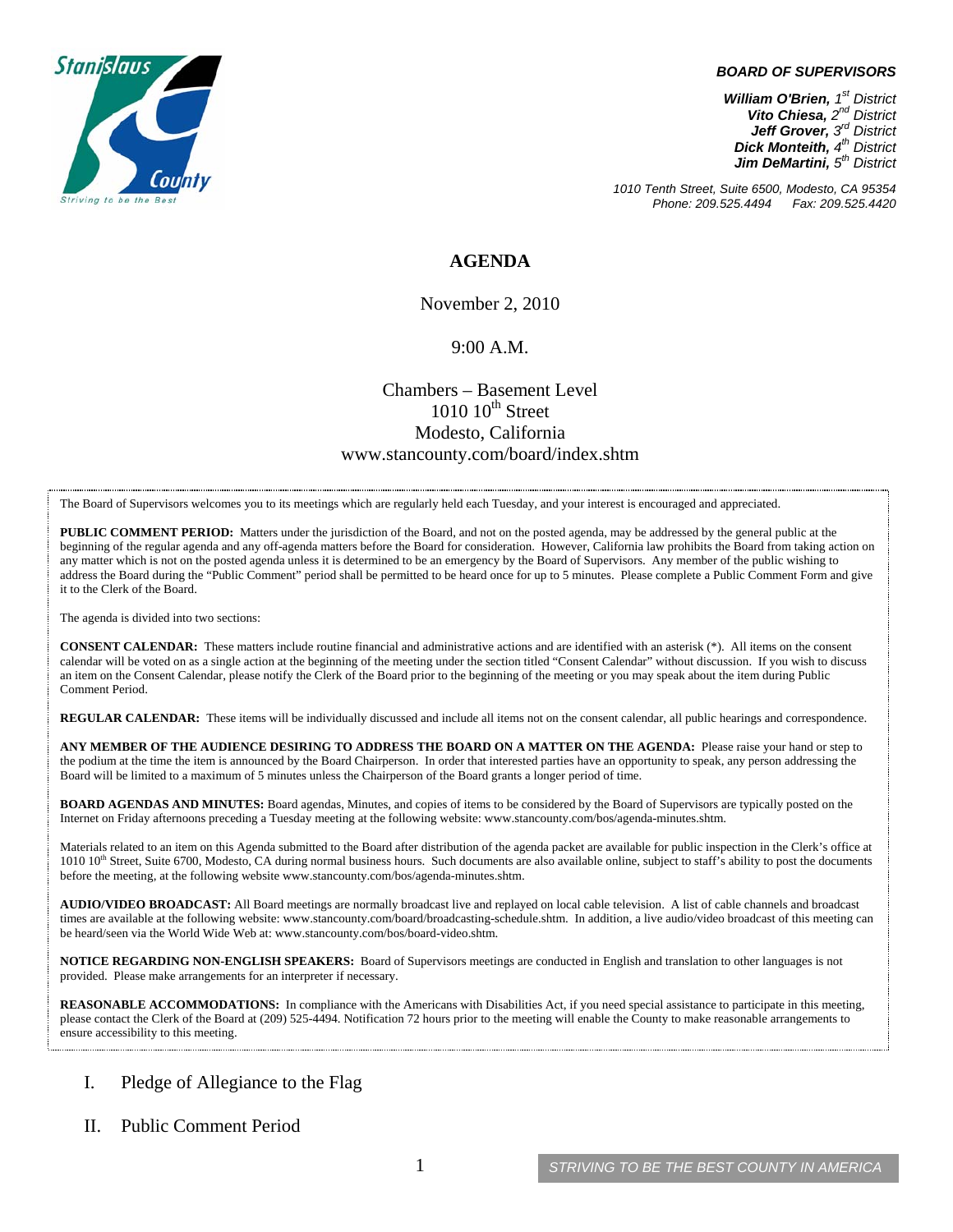# III. Consent Calendar

# IV. Agenda Items

- A. Miscellaneous
- \* 1. Approval of the Minutes for October 26, 2010 ([View Item\)](http://www.stancounty.com/bos/minutes/2010/min10-26-10.pdf)
- \* 2. Approval of Appointment of:
	- a. Supervisor Vito Chiesa as the Primary Member and Supervisor Jim DeMartini as the Alternate Member to the California State Association of Counties Board of Directors for 2011 ([View Item\)](http://www.stancounty.com/bos/agenda/2010/20101102/A02a.pdf)
	- b. George Carr to the Stanislaus County Local Task Force on Solid Waste Management ([View Item\)](http://www.stancounty.com/bos/agenda/2010/20101102/A02b.pdf)
	- c. Juan Ramirez and Jeri Trainor to the Stanislaus Child Development Local Planning Council ([View Item\)](http://www.stancounty.com/bos/agenda/2010/20101102/A02c.pdf)
- \* 3. Acceptance of the Resignation of:
	- a. Clay Vitus from the Keyes Fire Protection District Board of Directors ([View Item\)](http://www.stancounty.com/bos/agenda/2010/20101102/A03a.pdf)
	- b. Robert "Mike" Fisher from the Stanislaus County Employees Retirement Board ([View Item\)](http://www.stancounty.com/bos/agenda/2010/20101102/A03b.pdf)
	- c. Jeri Trainor from the Stanislaus County Child Abuse Prevention Council ([View Item\)](http://www.stancounty.com/bos/agenda/2010/20101102/A03c.pdf)
- \* 4. Approval to Declare a Vacancy on the Advisory Board on Substance Abuse Programs ([View Item\)](http://www.stancounty.com/bos/agenda/2010/20101102/A04.pdf)
- \* 5. Approval to Commend:
	- a. Chief Gary Thompson Upon his Retirement from the Westport Fire Protection District ([View Item\)](http://www.stancounty.com/bos/agenda/2010/20101102/A05a.pdf)
	- b. Odessa Johnson Upon Being Named the 2010 Modesto Post 74 American Legion's Citizen of the Year ([View Item\)](http://www.stancounty.com/bos/agenda/2010/20101102/A05b.pdf)
	- c. Duarte Nursery Upon Being Honored as "Legends of Agriculture" by the Ag Hall of Fame ([View Item\)](http://www.stancounty.com/bos/agenda/2010/20101102/A05c.pdf)
- \* 6. Approval to Adopt the Amendment to the Conflict of Interest Code for the Modesto-Ceres Fire Protection Agency Joint Powers Authority ([View Item\)](http://www.stancounty.com/bos/agenda/2010/20101102/A06.pdf)
- B. Chief Executive Office
- \* 1. Approval to Accept the Ninth Update on the Immediate Action Plan to Secure the Men's Honor Farm in Accordance with Public Contract Code Section 22050 for the Abatement, Demolition and Clean-Up of the Destroyed Barracks – Chief Executive Office ([View Item\)](http://www.stancounty.com/bos/agenda/2010/20101102/B01.pdf)
- \* 2. Approval of an Agreement Between the Community Services Agency and the Sheriff's Office with the Family Justice Center Foundation for the Child Abuse Interview, Referral, and Evaluation (CAIRE) Center to be Operated at the Family Justice Center (FJC) and Adjust the Budget – Community Services Agency ([View Item\)](http://www.stancounty.com/bos/agenda/2010/20101102/B02.pdf)
- \* 3. Approval for the Foster and Adoption Care Team to Have Exclusive Use of the Courthouse Lawn on Friday, November 5, 2010, During National Adoption Month for Their Celebration of Adoption Event – Parks and Recreation ([View Item\)](http://www.stancounty.com/bos/agenda/2010/20101102/B03.pdf)
	- 4. Consideration and Approval of the First Quarter Financial Report for Fiscal Year 2010-2011 and Related Actions – Chief Executive Office ([View Item\)](http://www.stancounty.com/bos/agenda/2010/20101102/B04.pdf)
	- 5. Approval of the Reduction-In-Force of 49 Filled Positions and the Deletion of One Vacant Position in the Sheriff's Department Budget Effective January 29, 2011 – Sheriff ([View Item\)](http://www.stancounty.com/bos/agenda/2010/20101102/B05.pdf)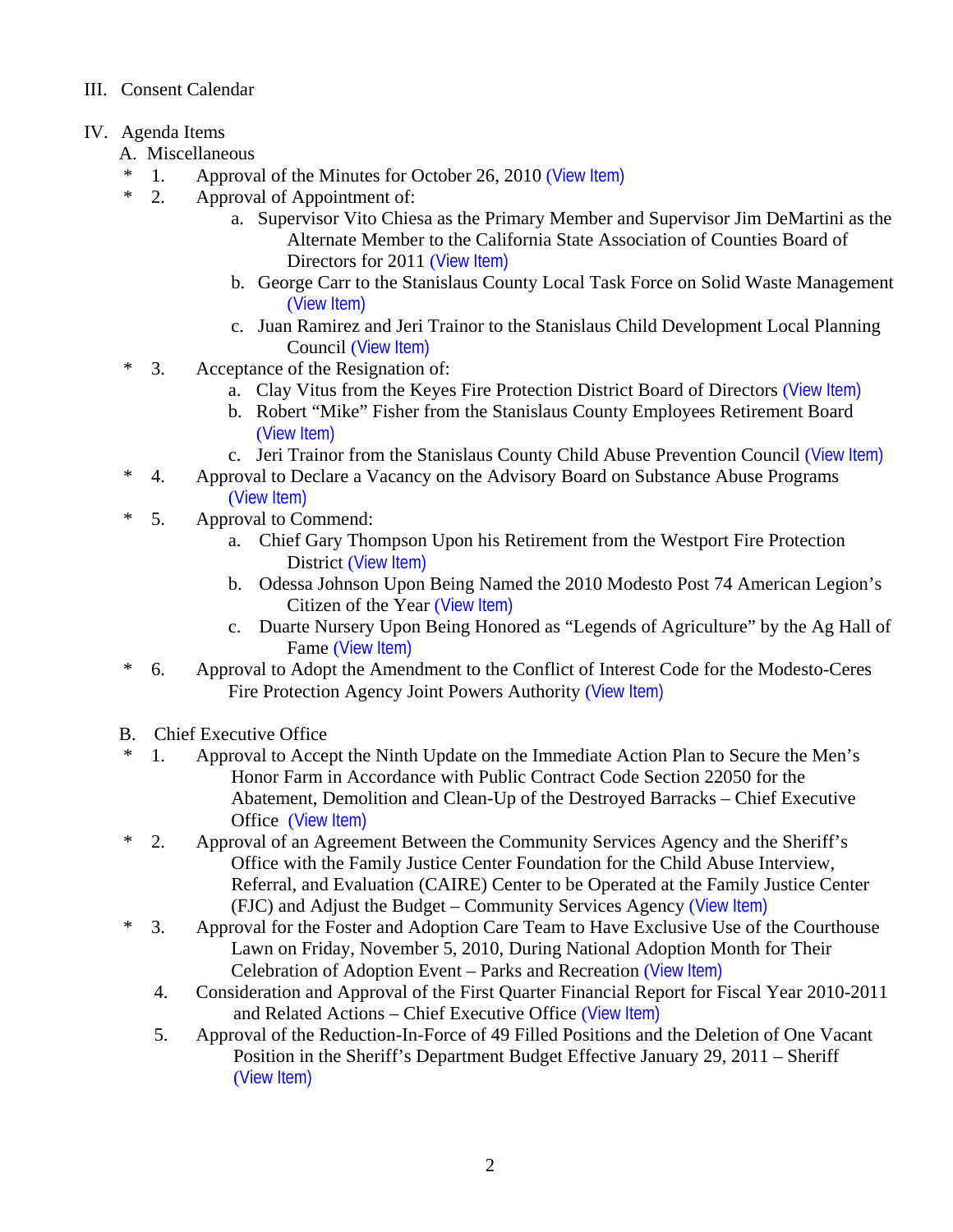- C. Department of Public Works
- 1. Approval to Authorize the Purchase of Two 2011 Heavy Duty Water Trucks, Two 2011 Heavy Duty Super Dumps, One 2011 Heavy Duty 2-Axle Truck, and One 2011 Heavy Duty Transfer Set ([View Item\)](http://www.stancounty.com/bos/agenda/2010/20101102/C01.pdf)
- \* 2. Approval to Authorize the Purchase of One (1) TYMCO Model 500x Regenerative Air Sweeper Mounted on an International Cab Chassis ([View Item\)](http://www.stancounty.com/bos/agenda/2010/20101102/C02.pdf)
- D. Department of Planning and Community Development
- 1. Approval of the Finding that the City of Modesto's Sphere of Influence Expansion for the Jennings Road Wastewater Treatment Facility is Logical and Orderly ([View Item\)](http://www.stancounty.com/bos/agenda/2010/20101102/D01.pdf)
- E. County Counsel
- V. Scheduled Matters
- VI. Correspondence
	- 1. This Board has received from the California Department of Public Health the Local Primary Agency Annual Evaluation Report for Fiscal Year 2009-2010 for the Stanislaus County's Department of Environmental Resources to review the status of the small water system program. (Recommendation: Refer to the Department of Environmental Resources.) ([View Item\)](http://www.stancounty.com/bos/agenda/2010/20101102/Corr01.pdf)
	- 2. This Board has received the following claims: Brian Korpiel; Julio C. Lopez; Nathan Kreshon; Nick Kleckner; and. Louis John Grubeck. (Recommendation: Acknowledge receipt of claims and refer to the Chief Executive Office - Risk Management Division.)
- VII. Board of Supervisors' Reports

VIII.Legislative, Fiscal and Management Report – Chief Executive Officer

## IX. Announcement:

 Keyes Improvement Project Ribbon Cutting Ceremony Saturday, November 6, 2010 at 11:00 a.m. Bonita Ranch Park, Lucinda and 10th Streets, Keyes, CA

- X. Sitting as the Stanislaus County In-Home Supportive Services (IHSS) Public Authority ([View Item\)](http://www.stancounty.com/bos/agenda/2010/20101102/X.pdf)
	- I. Call to Order
	- II. Consent Calendar (Those items marked with an \*)

\*A. Approval of Minutes of May 25, 2010 and October 26, 2010

- III. Correspondence
	- A. None
- IV. Public Hearings
	- A. None
- V. Agenda Items
	- A. None
- VI. Public Forum
- VII. Adjournment
- VIII. Closed Session: Conference with Labor Negotiator Agency Negotiator: Richard Robinson. Labor Organization: United Domestic Workers (UDW). Government Code Section 54957.6.